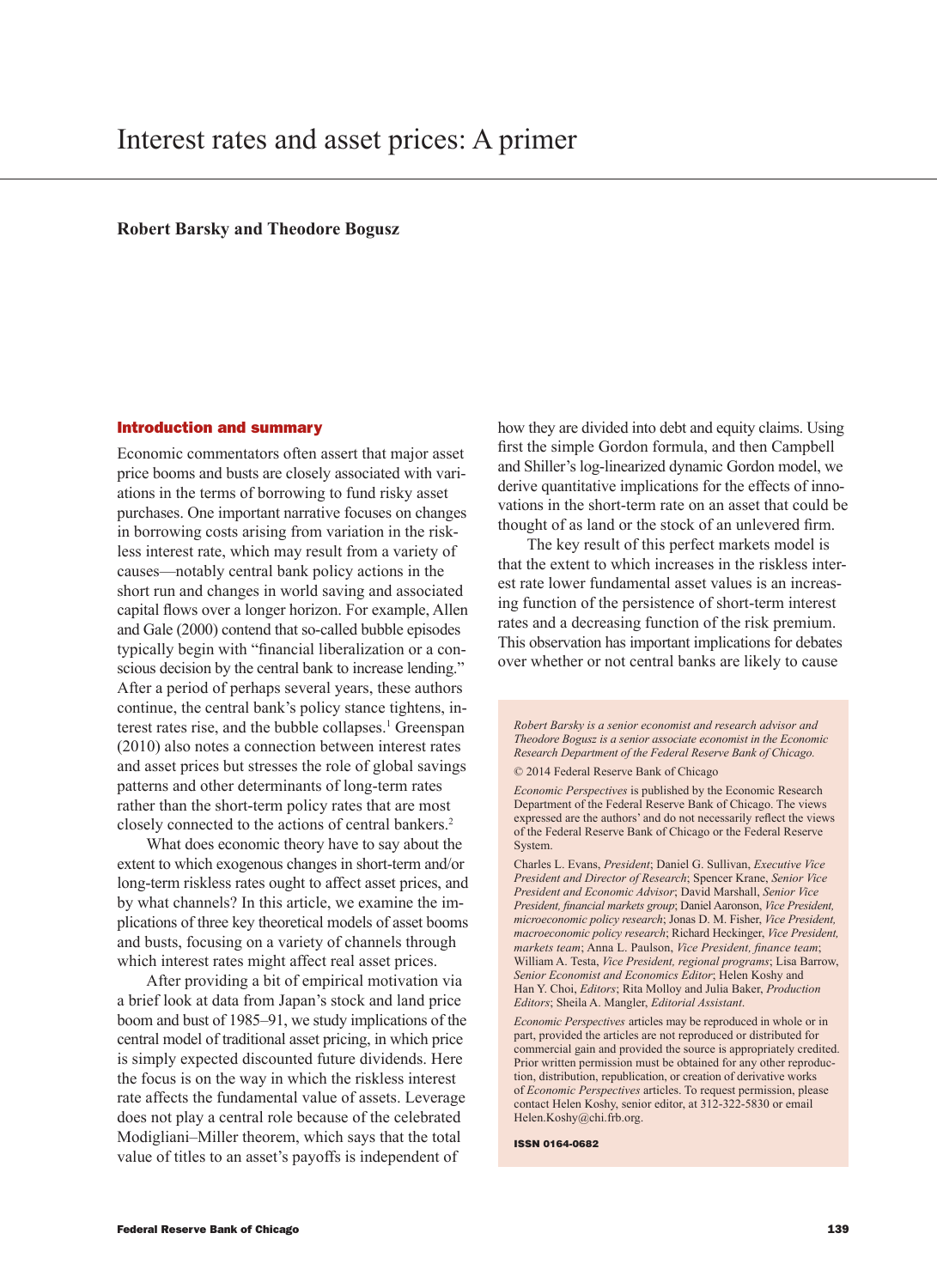

large cycles in real asset prices by varying policy rates. In order to have such effects in this standard model, central bankers must be able to create highly persistent changes in real policy rates—put differently, they must exert major effects on real *long-term* interest rates. Monetary theory, however, suggests that the ability of central banks to effect permanent changes in real rates is limited (Shiller, 1980).<sup>3</sup> These two observations in combination suggest that central banks also have limited ability to create booms and busts in real asset markets.

While traditional asset-pricing theory focuses on fundamentals—discounted future real cash flows there are alternative theories in which market imperfections play an important role. One such model, originating with Allen and Gale (2000) and developed more fully in Barlevy (2014), is based on the idea that "speculators" borrow (without sufficient collateral) from "banks" in order to buy risky assets. Banks are unable to differentiate between "entrepreneurs" that are safe to lend to and speculators that default if the payoff from the asset is disappointing. In this model, the price is pushed above its (social) fundamental value because of the default option. We introduce a borrowing limit (a "haircut" in finance terminology) and show that its magnitude impacts the size of the bubble. In

the one-period model we sketch explicitly, the interest rate affects both the fundamental value and the size of the bubble, but the channel for the latter is essentially the same as that for the fundamental value.

In the Allen–Gale–Barlevy model—unlike the fundamental valuation model—leverage is absolutely essential; there is no Modigliani–Miller theorem. Further, the model's indispensable constraint on short sales makes it a model of "limits to arbitrage," in the sense of Shleifer and Vishny (1997). We consider another model in this class—the "natural buyers" model, based in our case (as in Miller, 1977; Geanakoplos, 2010; and Simsek, 2013) on heterogeneous beliefs, the natural buyers being those most optimistic about the dividend payout of the asset. In general, the natural buyers borrow in order to leverage their purchases of the asset. Increasing the effective demands of the natural buyers raises the equilibrium price, an effect that may be limited by high interest rates and possible credit constraints. This results in an asset price that is determined by a combination of beliefs, interest rates, and borrowing limits. In particular, we use a simple model from Barsky and Bogusz (2013) to illustrate the channels through which the interest rate can affect the asset price in this sort of model. The significant new interest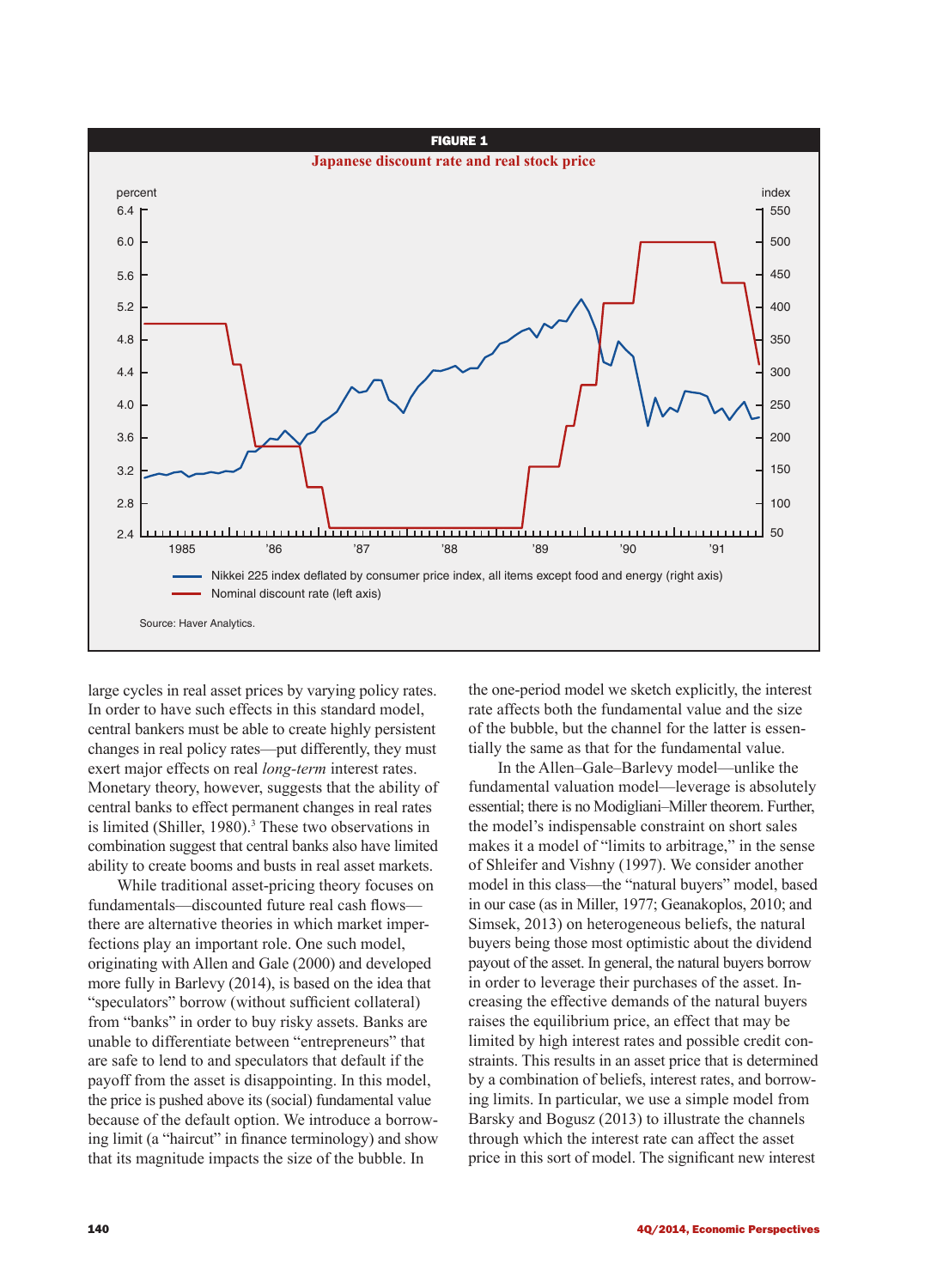

rate channel that this sort of model adds to the mix is what might be called an "affordability" effect. Higher borrowing costs may make it impossible for collateralconstrained natural buyers to fully roll over loans used to buy the asset, and the resulting drop in "cash in the market" necessitates a lower level of the asset price.<sup>4</sup>

A key question is whether the models incorporating limits to arbitrage might produce larger effects of temporary interest rate changes on asset prices than are seen in the perfect markets model. Though we by no means rule out that possibility, the simple examples that we construct do not have this property. In the imperfect markets models we present, the effects of interest rates on asset prices never exceed the effects on fundamental value.

# Empirical motivation: Japanese stock prices, 1985–90

Figure 1 is a time-series plot of the raw monthly data on the Bank of Japan's nominal discount rate and the Nikkei 225, perhaps the best-known index of Japanese stock prices, divided by the core consumer price index (all items, except food and energy). The

plot shows that the discount rate halved between late 1985 and early 1987. As the discount rate fell from 5 to 2.5, the Nikkei 225 increased by 50 percent. From March 1987 until April 1989, the interest rate remained constant at 2.5 percent, its lowest level prior to the deep recession that followed the Nikkei's collapse. During this period, the Nikkei 225 increased a further 50 percent. From one perspective, this suggests the possibility that the low interest rate environment was fueling an asset boom. An alternative perspective might emphasize the fact that stock prices continued to rise rapidly without a further lowering of the discount rates. For a period of several months in 1989, the interest rate and asset price rose together, an indication that the relationship between interest rates and asset prices is complex and inconsistent with unidimensional causality in either direction. As the discount rate rose by a further 1.75 percentage points between late 1989 and the middle of 1990, stock prices declined by more than a third. These rate increases in 1989 and 1990 correspond rather closely with the collapse of the Nikkei. In particular, we see from figure 1 that the sharp rise in the discount rate from 4.25 percent to 5.25 percent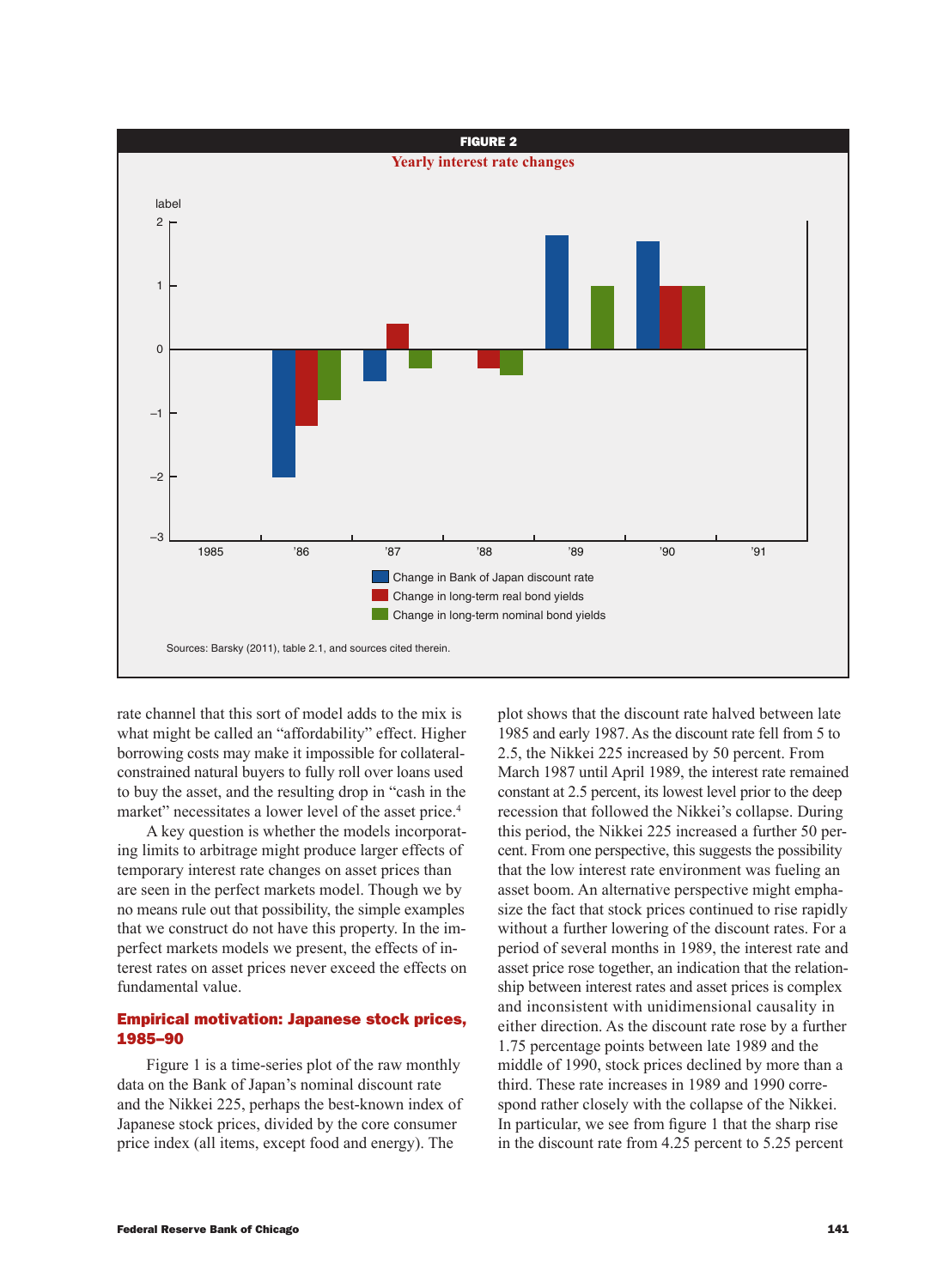in February 1990 corresponds to a drop of 14 log points in the real Nikkei that same month. This, compounded by subsequent drops in the Nikkei—as well as in various indexes of land and housing prices—earned Yasushi Mieno (rightly or wrongly) the distinction of being called the "governor who pricked Japan's bubble economy."5

From mid-1991 through the middle of the subsequent year, the discount rate fell steadily as the stock price continued to decline. Thus, figure 1 illustrates the Allen–Gale notion of a so-called bubble that begins in an environment of falling policy rates and ends in a period characterized by sharp rate increases, but it also indicates that the relationship between interest rates and real asset prices is complex and requires a theoretical framework to facilitate meaningful discussions regarding causality. We turn now to the question of what theories might be relevant and what they might teach us.

# How do interest rates affect fundamentals?

As noted in the introduction, the long-term rate features heavily in discussions of interest rate effects on asset prices. While only the discount rate is under the direct control of the central bank, figure 2 illustrates via a bar graph the association in annual data between changes in the basic discount rate, nominal and real long-term rates, and the Nikkei. In 1986, the Bank of Japan (BOJ) cut its discount rate by 200 basis points. In 1987, the discount rate was reduced by another 50 basis points. The discount rate was increased sharply in 1989 and 1990. Figure 2 shows that BOJ alterations of the nominal discount rate were associated with changes in both nominal and real *long-term* bond yields. We now turn to a consideration of several models that might shed light on the effect of short- and longterm interest rates on asset prices.

The most orthodox account of the impact of interest rate changes on asset prices focuses on the effect on the *fundamental* value of the asset—the expectation of the asset's stream of future cash flows discounted by an appropriate discount factor that we will call ρ. For now, we assume this is constant over time, though we will relax this later. More precisely, if  $P<sub>t</sub>$  is the *fundamental* real asset price at time *t* and  $D_{t+i}$  is the real dividend or service flow received by the asset holder at time  $t + i$ , then

$$
P_{t} = E_{t} \sum_{i=1}^{\infty} \frac{D_{t+i}}{(1+\rho)^{i}}.
$$

Because of the uncertain nature of the cash flows from real assets, they should be discounted not at the riskless interest rate *r*, but at a higher rate that includes

a risk premium that we will call  $\theta$ .<sup>6</sup> Thus, the full discount rate ρ is the sum of the riskless interest rate *r* (which is the primary focus of this article) and the risk premium

$$
\rho = r + \theta.
$$

It is both convenient and revealing to represent the present value formula heuristically in a compact form known universally as the Gordon formula,

$$
\frac{D_t}{P_t} = \rho - g
$$
, or in terms of the asset price,

$$
P_t = \frac{D_t}{\rho - g} = \frac{D_t}{r + \theta - g}
$$
<sup>7</sup> The Gordon formula is de-

rived when ρ and *g* are constant over time, but what we are interested in, of course, is the effect of *changes* in *r*. Differentiating the Gordon formula will give the correct answer for the effect of unanticipated and permanent changes in *r*. If, on the other hand, *r* follows a stochastic process other than a random walk, a somewhat more complicated approximate formula is required (see below).

Let us begin with the effect on  $P<sub>t</sub>$  of a permanent change in the riskless rate *r*. We have

$$
\frac{d \log(\mathbf{P}_t)}{dr_t} = -\frac{1}{r + \theta - g}.
$$

This derivative becomes large as *g* gets close to  $r + \theta$ . Thus, the presence of the risk premium  $\theta$  puts a damper on the extent to which a change in *r* can affect the fundamental asset price. Since θ has historically been quite large (Mehra and Prescott, 1985), the dampening effect due to the presence of the risk premium is quantitatively important, and it will substantially reduce the effect of changes in the interest rate.

So far, we have focused on permanent changes in *r*. When *r* follows a stochastic process that renders interest rate changes less than permanent, it remains true that the presence of the risk premium reduces the effect on asset prices of changes in the riskless rate. In addition, however, the effect on the fundamental value of a shock to *r* is further reduced relative to the case when  $r$  is shocked permanently.<sup>8</sup> A way to see this is to work with the log-linear approximation to the Gordon formula that holds when required rates of return and dividend growth rates are nonconstant over time but follow stationary stochastic processes (the Campbell–Shiller "dynamic Gordon growth model;" see Campbell, Lo, and MacKinlay, 1997, pp. 260–267).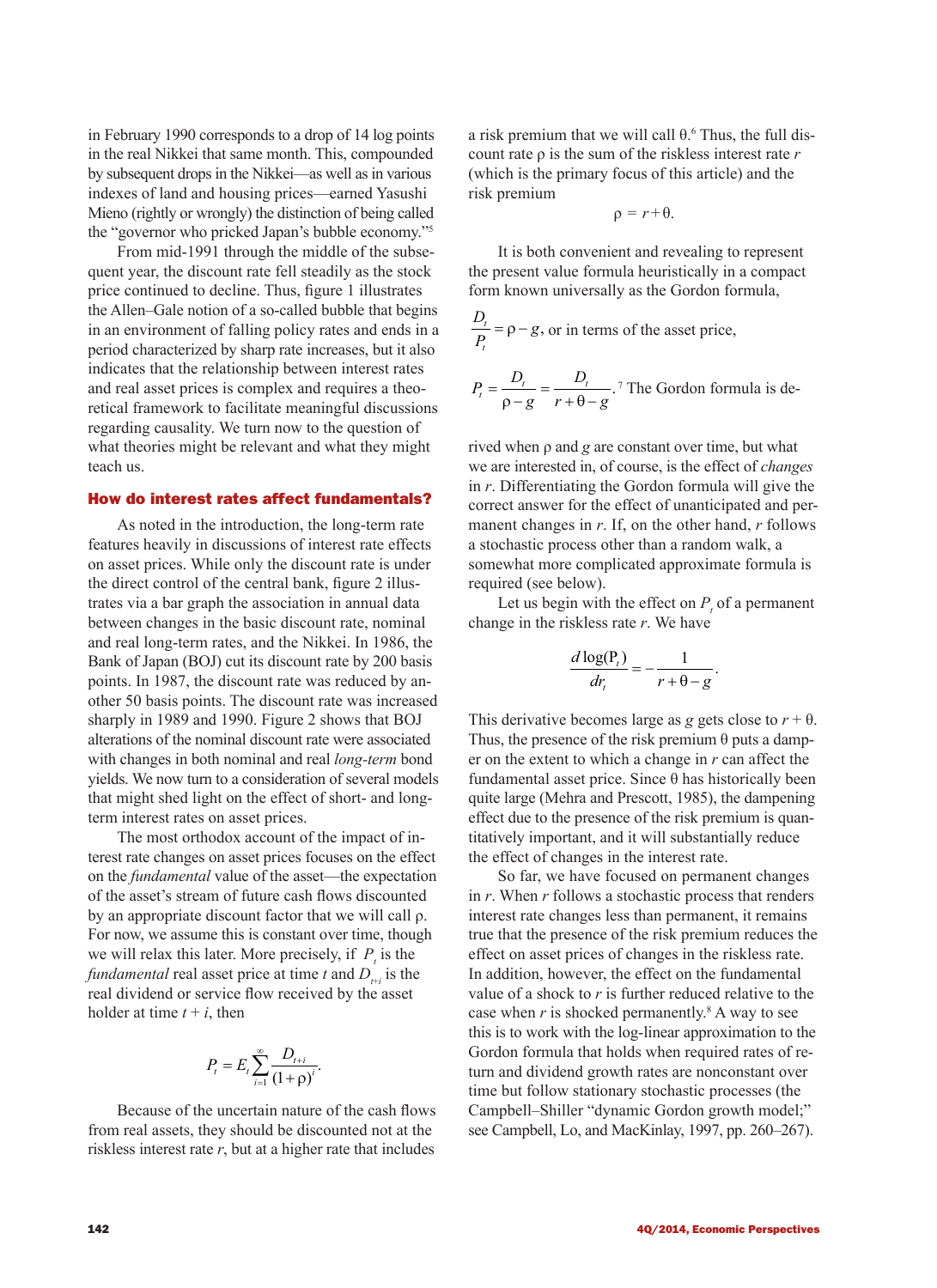The formula reads

$$
p_{t} \cong \frac{k}{1-\gamma} + E_{t} \left[ \sum_{j=0}^{\infty} \gamma^{j} [(1-\gamma)d_{t+1+j} - r_{t+1+j}] \right],
$$

where  $\gamma = \frac{1}{1 + \exp(\mu_{d-1})}$  $1 + \exp(\mu_{d-p})$ and  $\mu_{d-p}$  is the population

mean of the log dividend–price ratio. Here, the lowercase  $p_t$  refers to the log of the price. Because our concern is with the role of the interest rate, it will

prove useful to define 
$$
p_{rt} \equiv \sum_{j=0}^{\infty} \gamma^i r_{t+1+j}
$$
, the part of

this expression for the log-linearized asset price that depends on current and expected future short-term interest rates.

Campbell, Lo, and MacKinlay (1997) offer as an example the special case in which  $E_t[r_{t+1}] = \overline{r} + x_t$ with  $x_t = \phi x_{t-1} + \xi_t$ . In this instructive example, we have

$$
p_{rt} = \frac{\overline{r}}{1 - \gamma} + \frac{x_t}{1 - \gamma \Phi}.
$$

This provides a satisfying framework in which to discuss the role of the persistence of interest rate disturbances. We see immediately that the effect of an interest rate shock on the fundamental price is increasing in the persistence parameter  $φ$  and the discount factor  $γ$ (in fact they appear completely symmetrical). Note that ϕ measures the persistence of innovations in the interest rate. As  $\phi$  goes to one, we effectively replicate the permanent shocks to *r* associated with the simple Gordon formula shown at the beginning of this section.<sup>9</sup>

The intuition for the importance of interest rate persistence is rather straightforward. The asset is presumed to be long lived, yielding cash flows for many years to come. A highly persistent increase in the interest rate raises the rate at which even cash flows that are expected to arrive far in the future are discounted, reducing significantly the present value of the sum total of expected future cash flows. A transitory increase in the interest rate, on the other hand, affects only the present value of cash flows expected to arrive in the near future. How about the role of the risk premium? Since the discount factor  $\gamma$  is inversely related to the mean dividend price ratio (which in turn is increasing in the average risk premium), this can be regarded as the reappearance in the dynamic context of the earlier point that a large risk premium puts a damper on the effect of an interest rate innovation on the asset price. The intuitive reason is that a higher baseline required

return shortens the duration of the asset and reduces the importance of interest rates in the more-distant future.

How persistent would interest rate shocks have needed to be to rationalize the rise in the Nikkei between 1985 and 1986 entirely in terms of the drop in the discount rate? Translating the persistence parameter  $\phi$ into the half-life of the interest rate response to an exogenous shock of the appropriate magnitude and loosely calibrating to the Japanese financial data from this period suggest that the required degree of persistence corresponds to a half-life of about 13 years. If the change in the interest rate came from a monetary policy shock, this half-life is far too large to be plausible. If instead of a shock to the policy rate we were dealing with a drop in interest rates due to long-term capital flows, 13 years might be a quite reasonable half-life. Thus it matters a great deal where interest rate shocks come from. Contrary to first impressions, in the perfect markets present value model with rational expectations monetary policy does not seem to be a good candidate for explaining the large swings in the Nikkei during this period.

# Limits-to-arbitrage models with a nontrivial role for leverage

## *Risk-shifting models*

In the previous section, we examined the effect of interest rates on fundamentals. Our analysis shows that large fluctuations in asset prices due to exogenous interest rate movements cannot be explained entirely through fundamentals. However, a number of asset-pricing models deviate from the standard Gordon model. One such model is the monetary bubble model we dismissed in the introduction. In this section, we will examine two asset-pricing models that may yield more dramatic results. In both the risk-shifting and heterogeneity models, the price depends not only on fundamentals, but also on the ability of agents to borrow funds. It seems plausible that interest rates may have a larger effect in these models.

We sketch here a simple one-period version of a model proposed by Allen and Gale (2000) and analyzed in a much richer context by Barlevy (2014). This variety of model arises from the moral hazard that is induced when some agents are able to buy risky assets largely with borrowed money and default in one or more lowpayout states, shifting the risk to lenders. In these models, there is typically a kind of "bubble," in the sense that the price of the risky asset rises above its social valuation due to the subsidy implicitly received by the borrower as a result of the option to default. One question we will ask is whether a sufficiently high riskless interest rate can "pop the bubble."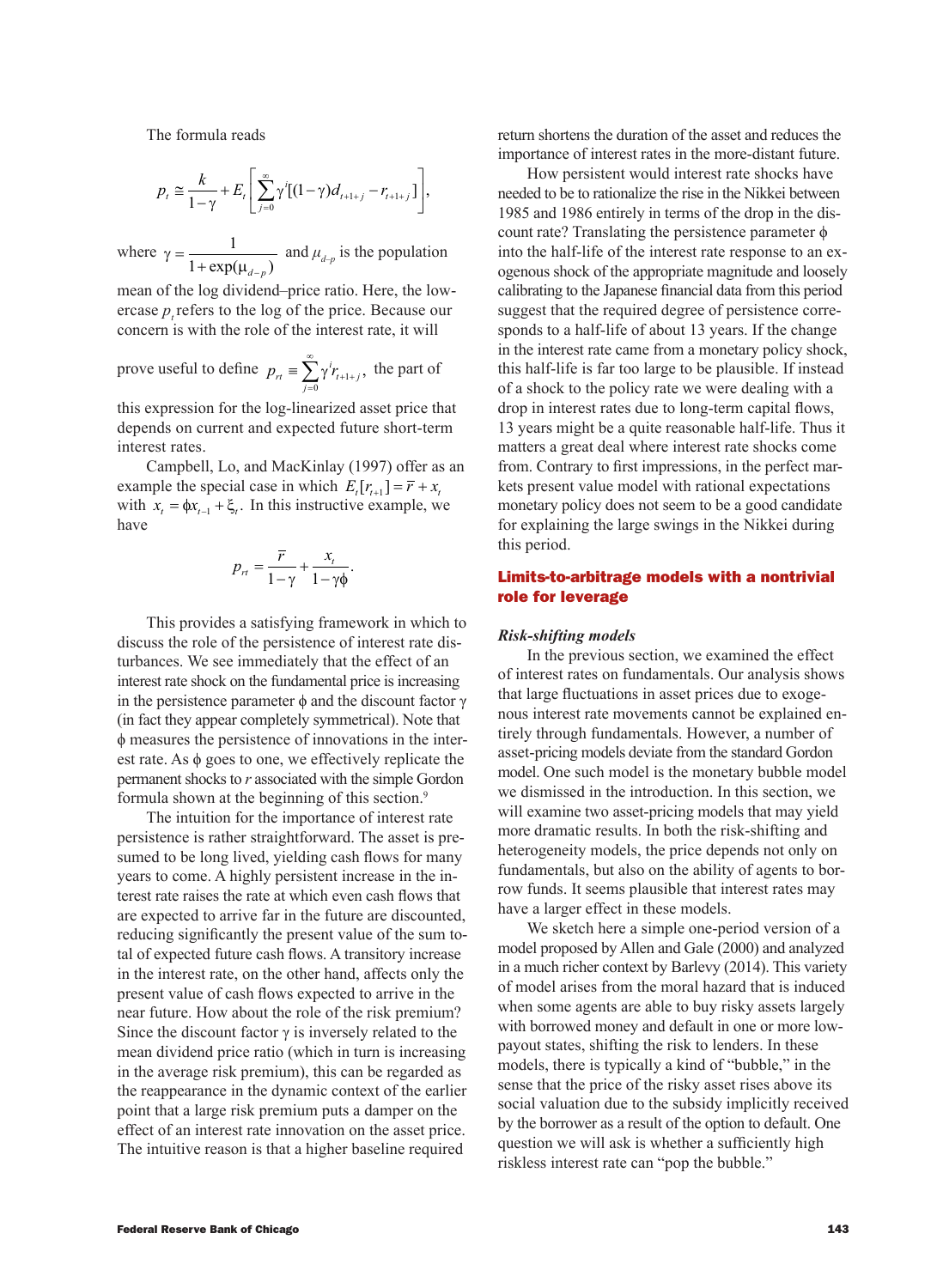Suppose that there is a good state that occurs with probability  $q$ , in which the asset pays a high liquidating dividend of *H* at the end of the period. With probability  $1 - q$ , a bad state occurs in which the asset pays nothing at all. In the benchmark model, the asset is purchased by agents that we will call "speculators," entirely with funds borrowed from agents that we will call "banks." Speculators pay back the loan in the good state and default in the bad one. Banks cannot identify speculators because they are pooled with a third set of agents that we (following Barlevy, 2014) call "entrepreneurs." Though they would not lend to recognizable speculators, in the pooling equilibrium these risk-neutral banks earn an expected return just high enough to compensate for the "riskless rate" *r* yielded by an outside activity.

The one element we add to the existing models is a borrowing limit measured in terms of a margin or "haircut" *h*, so that speculators can borrow only  $B = (1 - h)$  *P* per unit of the risky asset priced at *P*. The (social) fundamental value *F* of the asset is  $qD/(1 + r)$ . With free entry to the pool of speculators, the price of the asset will be this fundamental value plus the expected value of the subsidy  $(1 - q)$  *B*. Thus we have the equilibrium condition

$$
P = \frac{qD}{(1+r)} + (1-q)(1-h)P.
$$

The solution for the asset price, therefore, is

$$
P = \frac{1}{1+r} \left[ \frac{qD}{1-(1-q)(1-h)} \right].
$$

Not surprisingly, in the case in which the entire asset purchase can be funded by borrowing (that is, when

$$
h = 0
$$
), this collapses to  $P = \frac{D}{(1+r)}$ . The speculator

is willing to pay up to the full present value of the dividend in the good state, because in the bad state the purchase price is effectively refunded. This captures the intuition in the popular description of moral-hazardfilled financial transactions as "heads I win, tails you lose."

Note that in this zero-haircut case, the level of

the bubble is  $(1-q)\frac{D}{1+r}$ , that is, the price  $\frac{D}{(1+r)}$ minus the fundamental  $\frac{qD}{1+r}$ . Although one might

imagine that a sufficiently high interest rate would deter potential speculators and cause the price to revert to

its fundamental level, this is not the case in the model described. These expressions show that a rise in the interest rate lowers the magnitude of the bubble component in exactly the same proportion that it lowers the fundamental value. However, there is another somewhat unexpected—channel by which a rise in the interest rate can burst the bubble. Recall that the speculator is able to borrow only because in the context of a pooling equilibrium lenders cannot distinguish him from a productive entrepreneur. If the interest rate rises above the marginal efficiency of investment, the entrepreneurs will drop out of the loan market, revealing the identities of the speculators to the banks and leaving them unable to borrow.

#### *Natural-buyer (heterogeneous beliefs) models*

Another way to analyze the possible role of leverage in major asset price fluctuations is with a model in which agents have heterogeneous beliefs about fundamentals. Optimists face collateral constraints limiting their ability to borrow, and pessimists face short-sales constraints limiting their ability to sell the risky asset to the optimists. Here, we examine a simple and highly stylized one-period model of heterogeneous beliefs borrowed from Barsky and Bogusz (2013).

The model incorporates two types of agents, optimists and pessimists, and two goods, a final consumption good called "coconuts" and a coconut-yielding asset called "trees." Optimists and pessimists each receive an endowment of coconuts and trees. In equilibrium, optimists buy trees from the pessimists using coconuts, some of which are borrowed from the pessimists. At the end of the period, trees yield coconuts and agents consume. Optimists and pessimists differ in their beliefs about the number of coconuts that trees will yield at the end of the period, and pessimists which might be thought of as money market funds that cannot afford to "break the buck"—additionally have a particular concern with avoiding the downside risk associated with defaults on loans that they make. Aside from purchasing trees, agents can always store coconuts to earn a riskless return *f*. They can also take out loans at the interest rate *r*.

We define the following variables:  $S<sub>i</sub>$  is agent *i*'s storage;  $b_i$  is the amount borrowed;  $q_i$  is the quantity of trees purchased (negative if the trees are sold);  $E_t(Y)$ refers to agent *i*'s expected yield of trees at the end of the period; and  $T_i$  refers to agent *i*'s initial endowment of trees. The optimistic agents  $(i = 1)$ , which might be thought of as hedge funds, are risk neutral and thus have expected utility  $U_1 = s_1(1 + f) - b_1(1+r) + E_1[Y](q_i + T_i)$ . The "money market" agents are principally concerned with avoiding losses resulting from their lending and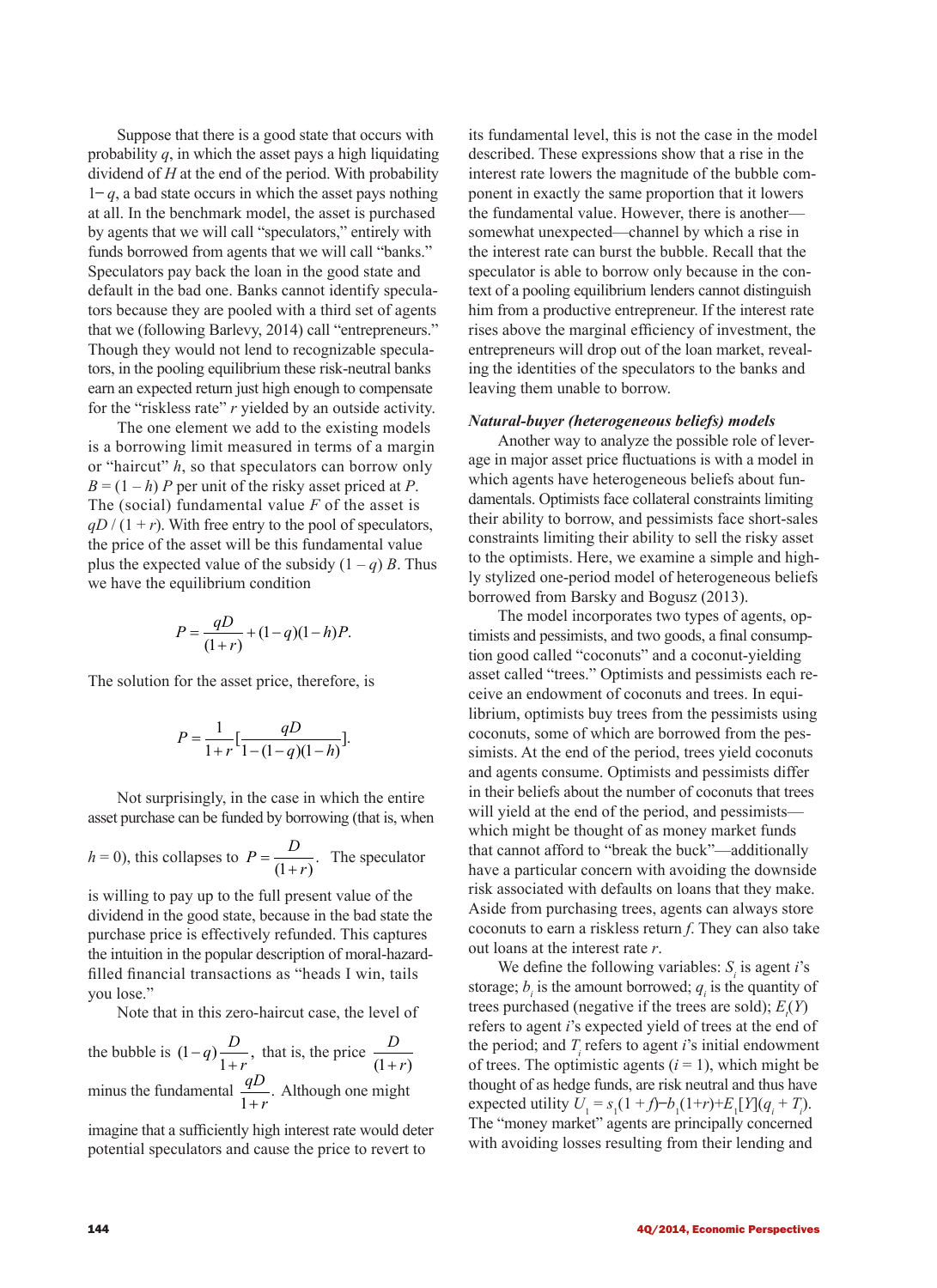

will charge haircuts sufficient to render the loans riskless. Thus, in addition to the budget constraint and the nonnegative storage constraint faced by both kinds of agents, the borrower faces the collateral constraint

$$
b_i \le \frac{L_j(T_i + q_i)}{1+r}
$$
, where  $L_j$  is the worst state of the world

from the pessimists' point of view. Since even in the worst state of the world the lender is paid in full, loans are entirely riskless, and this ensures that the return on storage will be equal to the interest rate in equilibrium.

There are two channels through which movements in the interest rate affect asset prices in this model. Which channel the interest rate innovation operates through depends on what set of constraints are binding. The first way a rise in the interest rate affects the price is by reducing the fundamental value of both the optimists and the pessimists, since the perceived fundamental

can be written as  $E_i(Y)$  $\frac{E_i(Y)}{1+r}$ . This channel is relevant in

two different scenarios. The first is the case in which the short-sales constraint binds for the pessimists but the collateral constraint does not bind for the optimists. In this scenario, the price of the asset will be the optimists' fundamental value. The other scenario is when the short-sales constraint doesn't bind, but the collateral

constraint does bind. In this scenario, the price of the asset will be the pessimists' fundamental value.

With the right constraints, however, interest rate movements can have rich effects in a heterogeneity model through an entirely different mechanism. When collateral constraints bind alongside short-sales constraints, a scenario we refer to as "cash in the market," the rise in the interest rate tightens the borrowing constraint shown above and reduces the *affordability* of the asset to the optimists. Since the optimists are able to borrow less than they were before the interest rate increase, the equilibrium asset price must fall. It follows that no matter what combinations of constraints are binding, a rise in the interest rate will reduce the asset price. Figure 3 illustrates the response equilibrium price to an exogenous interest rate shock.

Here, the red line corresponds to the optimists' demand curve and the blue line corresponds to the pessimists' supply curve. Note that the optimists can afford to pay their full valuation up to a certain quantity of the risky asset. This makes their demand curve horizontal. At a certain point, the collateral constraint begins to bind, and the optimists' demand curve is bent downward. The supply curve has a similar structure. As long as the pessimists are the marginal holders of the risky asset, the price will be their valuation and the supply curve is horizontal. However, once the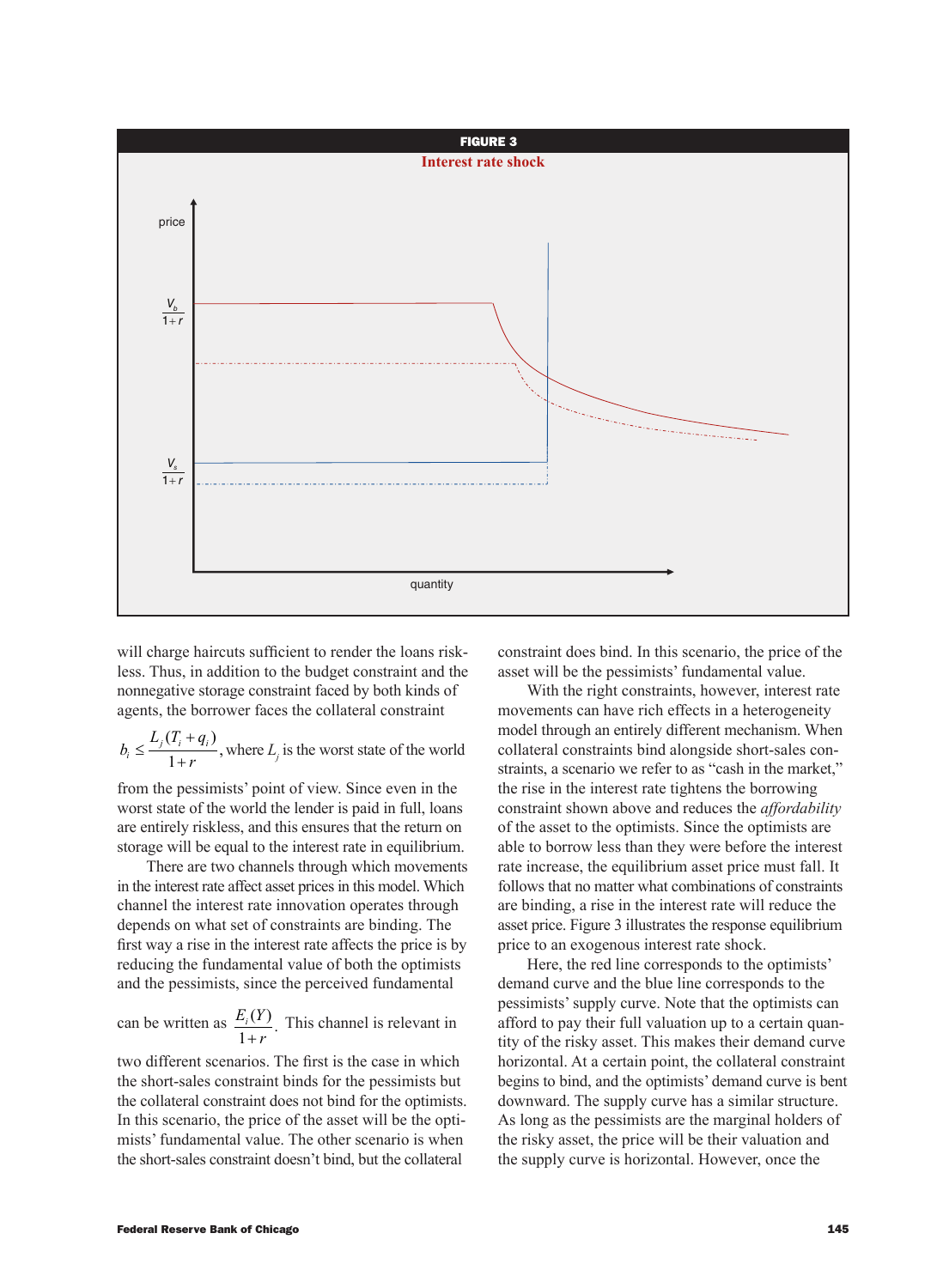pessimists hit their short-selling constraint and no longer hold any of the risky asset, the trees can sell at a price above the pessimists' beliefs about the trees' fundamental value.

The dashed line corresponds to the supply and demand curves under a higher interest rate than before. Looking at the buyers' demand curve, we see there are two effects of the interest rate. First, it lowers

fundamentals, since the optimists' valuation is  $E(Y)$  $rac{E(Y)}{1+r}$ .

However, there is an additional effect of increasing the interest rate, which is to lower the amount of lending the pessimists are willing to do.

Note that while leverage is a *sine qua non* for nontrivial results in Allen and Gale (2000) and Barlevy (2014), the natural-buyers model has content even in its absence. When the binding constraints are such that the equilibrium price is one of the agents' full valuation of the asset, there need not be any leverage at all. However, changes in the degree of leverage make the natural-buyers model a rich framework for studying large credit-induced movements in asset prices. Cash-in-the-market pricing is, of course, a result of leverage and the forces constraining it, and here the degree to which the optimist is able to lever himself has a crucial role to play.

In the cash-in-the-market region, we can also derive an expression for the effect (in logs) of a change in the interest rate on the asset price when the buyer is collateral constrained:

$$
\frac{d \ln(p)}{dr} = -\frac{1}{\left(\frac{n(1+r)}{b} + 1\right)(1+r)}.
$$

Here, *<sup>n</sup> b* is the ratio of risk capital to borrowing, which

in this model is the inverse of a measure of leverage. This says the effect of an interest rate change on price is increasing in leverage. Not surprisingly, the effect of interest rate movements on asset prices is larger when a greater fraction of the asset is paid for with borrowed funds.

Thus, the heterogeneity model is suggestive of two ways that exogenous interest rate movements might cause fluctuations in asset prices: one through fundamentals and another through the affordability channel. It is sometimes argued that the "fire sales" resulting from the sudden inability of natural buyers to roll over the loans needed to fund their positions can cause drops in asset prices that greatly exceed fundamentals, and Geanakoplos (2010) constructs a rather complex edifice with this property. In our oneperiod model, however, it is not hard to see that the effect of the interest rate on market price never exceeds its effect on the fundamental value as perceived by either the optimists or pessimists. For example, in the cash-in-the-market region, the effect on the market price approaches the fundamental effect only as the haircut approaches zero and the asset is funded entirely through borrowing.

## Conclusion

We have discussed several models in which exogenous changes in the riskless interest rate, collateral constraints, or both have potentially major effects on real asset prices. We began with models in which credit constraints are absent and riskless interest rates impact asset prices through their effects on fundamental value. We found that in order to have large effects on fundamental real asset prices, large changes in the short-term interest rate have to be highly persistent. In addition, we showed that the presence of a substantial risk premium also puts a damper on the effects of interest rate changes on fundamentals.

We then moved to models with limits to arbitrage, in which the extent to which agents are able to purchase risky assets on margin is a key determinant of asset prices. The simple models we studied did not suggest that the asset price effects of interest rate changes are substantially larger in this context than in the classic model based on fundamentals. Geanakoplos (2010), in the elaborate fire-sales model mentioned earlier, is able to generate collapses in asset prices in excess of those justified by worsened fundamentals in response to certain sequences of bad news that necessitate deleveraging. It appears possible, but by no means certain, that some of the same considerations could rationalize large responses of asset prices to changes in interest rates. We are investigating this further in ongoing research.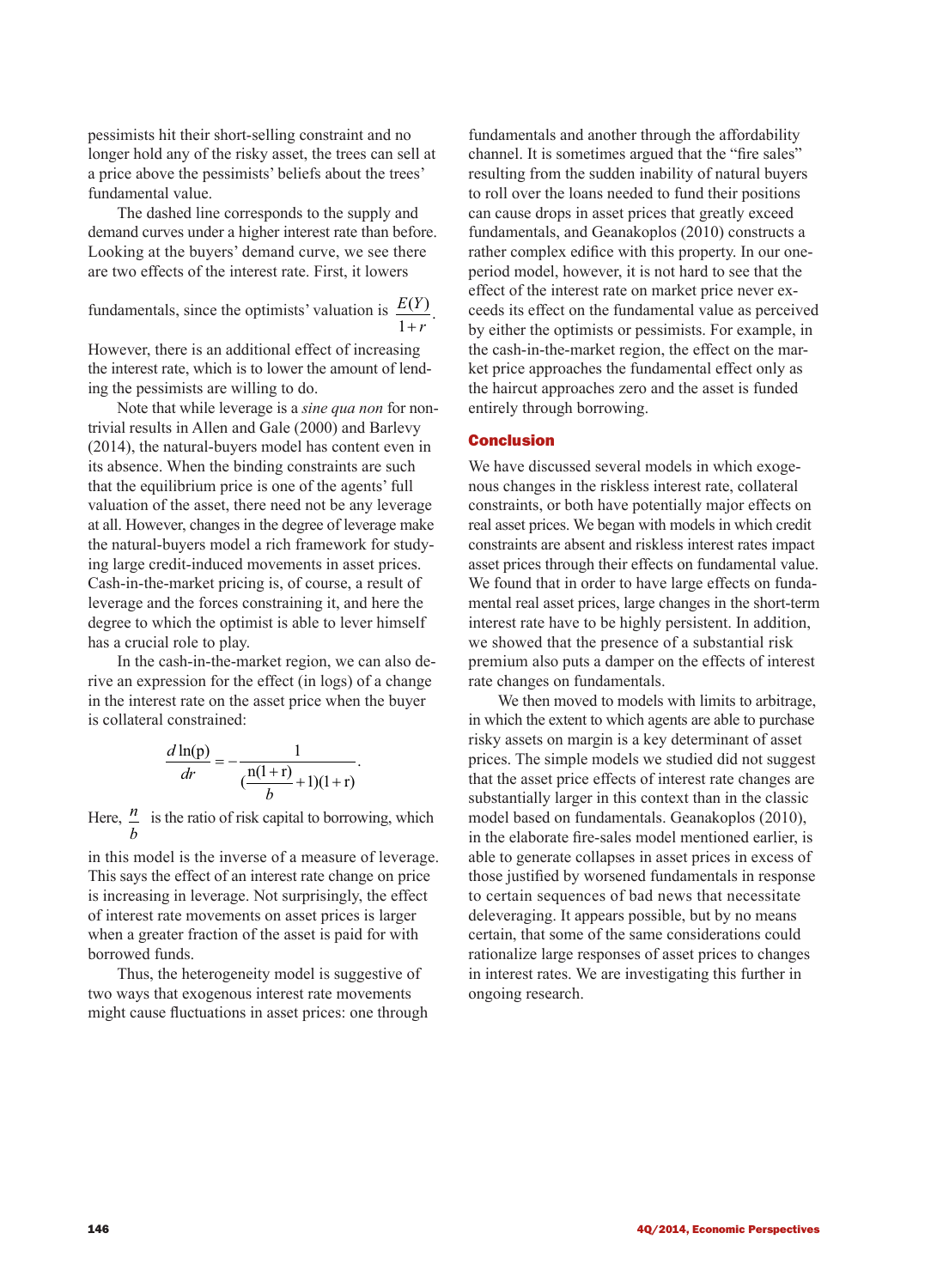#### **NOTES**

1 We use the term "bubble" as it appears in popular discourse without necessarily adopting the academic criterion that asset prices depart from fundamentals during these episodes.

2 Similar arguments appear in a number of speeches by former Federal Reserve Board Chair Ben Bernanke, available on the website of the Board of Governors of the Federal Reserve System, www.federalreserve.gov.

3 Shiller's paper is now 35 years old. Yet his "hypothesis 3" (that there is a policy effectiveness interval beyond which anticipated monetary policy cannot force real interest rates to depart from the natural rate) is fully consistent with current New Keynesian dynamic stochastic general equilibrium (DSGE) models. The length of this interval depends on the degree of price and wage rigidity and can be as short as a few months or as long as several years. See also Stanley Fischer's introduction to the volume in which Shiller's paper is found (Fischer, 1980).

4 An additional alternative theory of asset pricing that warrants mention, but is not taken up further in this article, is the standard model of "rational bubbles." The simplest textbook version describes an asset with no fundamental value that trades at a positive price only because of the self-fulfilling rational expectation that the asset can be resold to someone else in the future. The only restriction on the asset price is that it must offer the market return by growing at the expected rate of interest. Thus, these models determine only the *growth rate* of the asset price, not its *level*, a point

acknowledged but unfortunately underplayed in a prominent recent paper by Galí (2014). Galí argues—unconvincingly in our viewthat raising interest rates may well exacerbate rather than mitigate bubbles. Since a satisfactory resolution of this and other policy questions requires determining asset price *levels*, we do not discuss this model further.

5 Mayumi Otsuma, 2012, "Mieno, governor who pricked Japan's bubble economy, dies," *Bloomberg*, April 18, available at www.bloomberg.com/news/2012-04-18/mieno-governor-whopricked-japan-s-bubble-economy-dies-at-88.html.

6 This premium, which compensates for *systematic* risk, is typically represented as a covariance between the asset's ex post return and the return on a broad index, such as the market portfolio or aggregate consumption.

The 7Note that it is necessary that  $\rho > g$ , or the above present value will be infinite. There is an extensive technical literature about possible worlds in which this condition does not hold.

8 The remainder of this paragraph, as well as the next one, draws heavily on Barsky's (2011) chapter on the Japanese bubble.

9 To see this, note that

$$
\frac{dp_n}{dx_i} = \frac{1}{1-\gamma} \approx \frac{1}{\exp(\mu_{d-p})} = \frac{1}{\rho-g} = -\frac{d \log(P_i)}{dr_i}.
$$